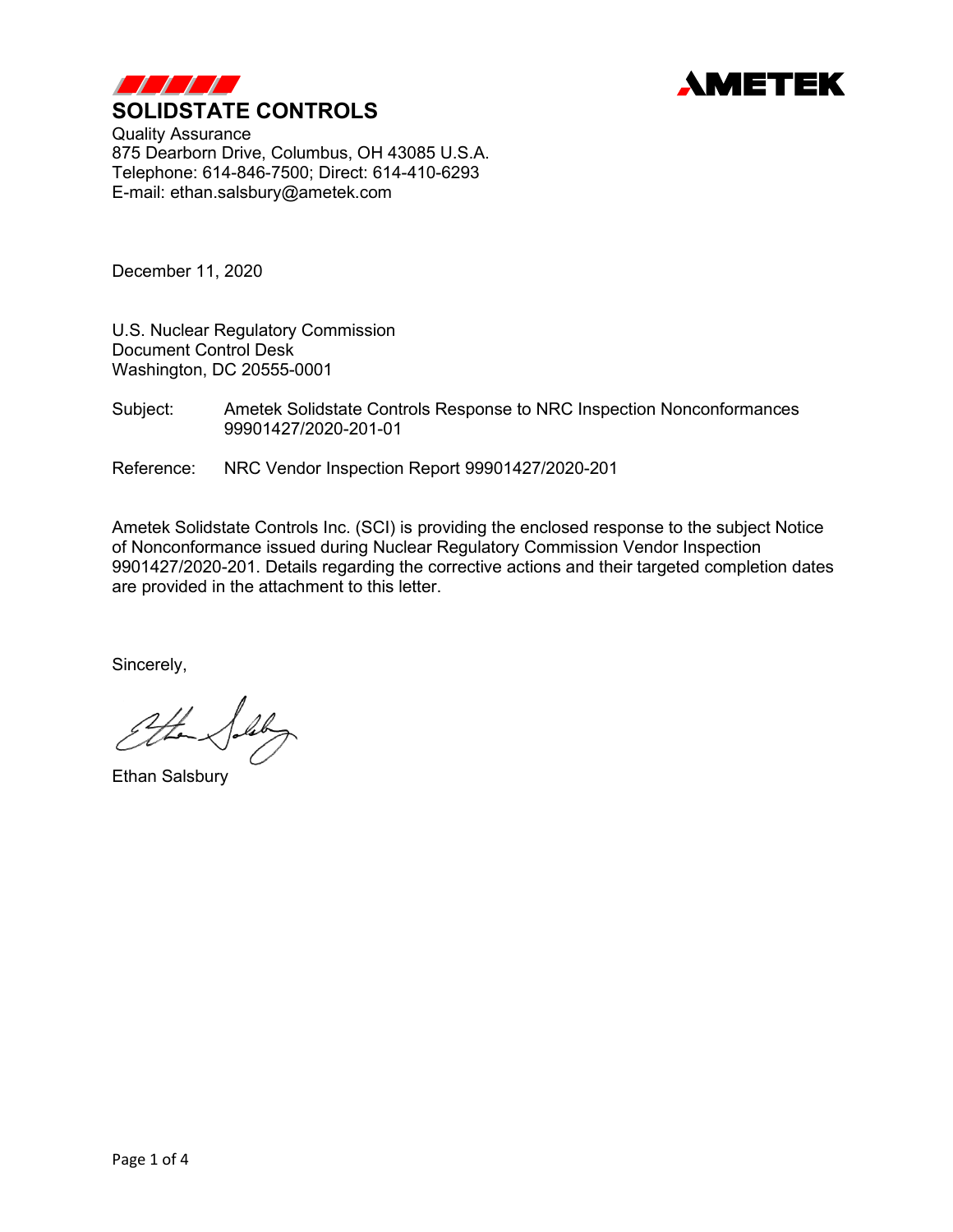

# **Part 1: Incorrect Dissipation Factor Testing Frequency**

# **Reason for Noncompliance**

The testing device used to measure the dissipation factor of AC capacitors did not reach the specified frequency required on the dedication plan (60Hz). Prior to the NRC inspection, this discrepancy had not been escalated to engineering or quality management. This should have been escalated at the time of the test plan generation or testing after the implementation of the test plan or testing device. It is unclear as to why this was not brought to the attention of the engineering team or the quality management.

# **Corrective Steps Taken and Results Achieved**

AMETEK contacted the capacitor manufacturer for information regarding the relationship between the dissipation factor acceptance criteria and the frequency at which capacitors are tested. Based on the information provided, the variance between the frequency used and the frequency specified was insignificant. Therefore, there is no action required for containment.

The dedication plan for the capacitor observed at the time of the inspection was corrected on October  $7<sup>th</sup>$ , 2020. The revision incorporates comments from the manufacturer as a basis for changing the dissipation factor test frequency.

## **Extent of Condition Review**

There is no impact on the performance of the capacitor based on correspondence with the manufacturer. AMETEK part numbers with a designated AC capacitor prefix require dissipation factor as an acceptance criteria. Effected dedication plans have been placed on hold or corrected as of December 3, 2020.

## **Corrective Steps to Avoid Noncompliance**

- Review the corrective action procedure to incorporate best practices for escalating conditions adverse to quality
- Clearly define conditions that require corrective action initiation
- Conduct a training with all test, quality, and engineering personnel on the requirements for escalating conditions and generating a corrective action
- Further emphasize the "questioning culture" across the organization

## **Corrective Action Completion Date**

The target completion date for the corrective action measures is January 29, 2021. Reference corrective action CAR-239.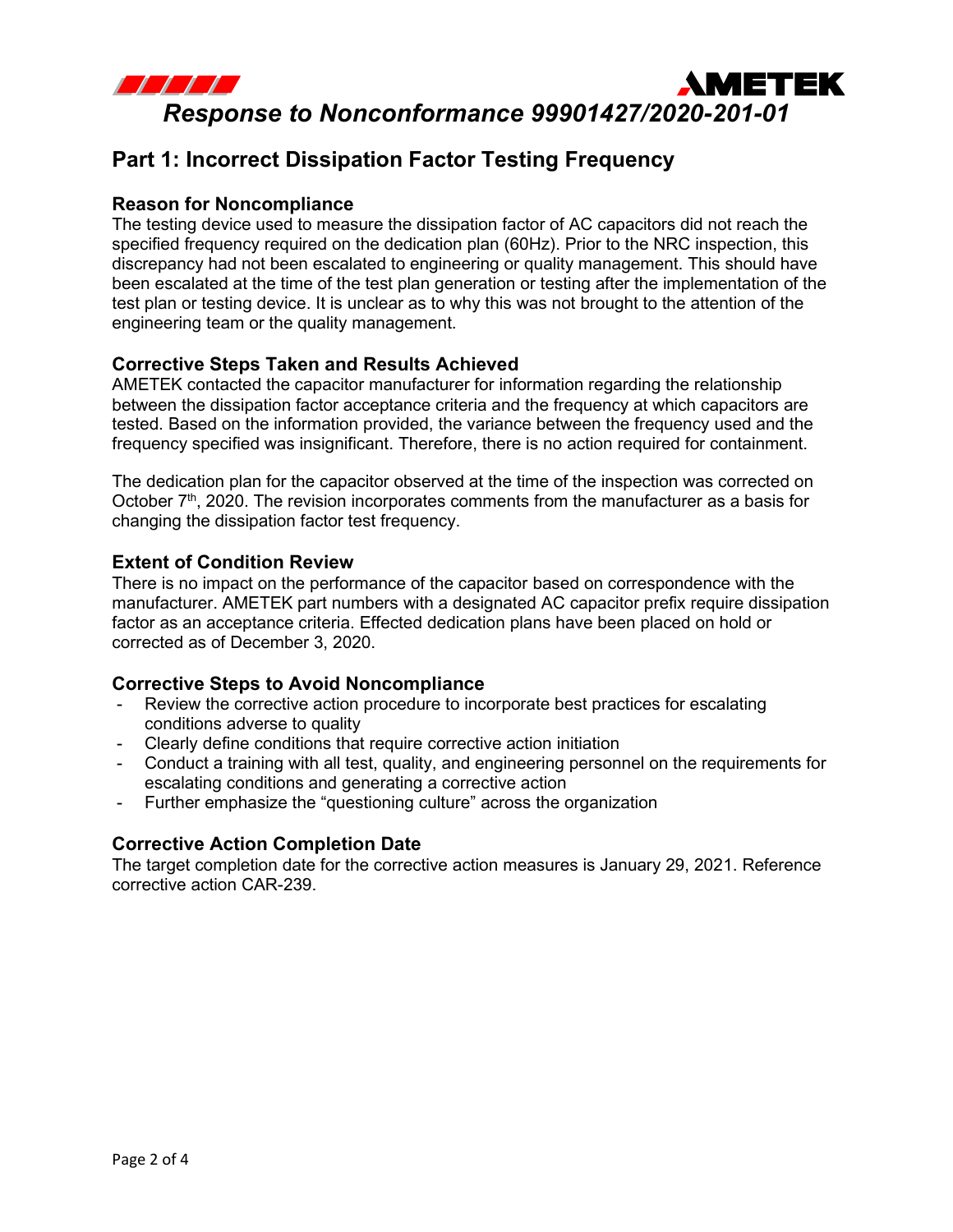



## **Reason for Noncompliance**

A technical justification for commercial testing services was not created. AMETEK did not qualify testing services with a commercial grade dedication until May of 2017. The second test provider was approved in May of 2018. After a review of the dedication program around August of 2018, it was determined a technical evaluation for calibration services was required. At that time, an extent of condition evaluation should have indicated a need for a testing service technical justification. However, a corrective action was not issued for the lack of a calibration technical evaluation and an extent of condition was not evaluated.

**AMETEK** 

## **Corrective Steps Taken and Results Achieved**

A technical evaluation for testing services has been generated and approved as of November 30, 2020. This technical evaluation will be used going forward as a basis for commercial grade surveys of testing service providers.

The commercial grade surveys conducted in 2017 and 2018 did incorporate critical characteristics aligned with the testing services. Therefore, no additional containment action is required.

## **Extent of Condition Review**

This condition applies to all testing service providers used by AMETEK. Currently, there are two commercial grade suppliers of testing services on the AMETEK nuclear approved vendor list. This technical evaluation will apply to these vendor surveys going forward. Previous surveys were conducted with critical characteristics aligned with this new technical evaluation.

Additionally, AMETEK reviewed the entire list of safety-related components and services which require dedication to verify all current parts within AMETEK's scope were included.

#### **Corrective Steps to Avoid Noncompliance**

- Review the corrective action procedure to incorporate best practices for identifying conditions adverse to quality
- Clearly define conditions that require corrective action initiation
- Conduct a training with all quality and engineering personnel on the requirements for initiating a corrective action
- A list of potential safety-related components and services exists that require a technical evaluation. Testing services was not incorporated on that list but has been added. The list will be re-evaluated to consider additional items and services that must be incorporated.

## **Corrective Action Completion Date**

The target completion date for the corrective action measures is February 28, 2021. Reference corrective action CAR-240